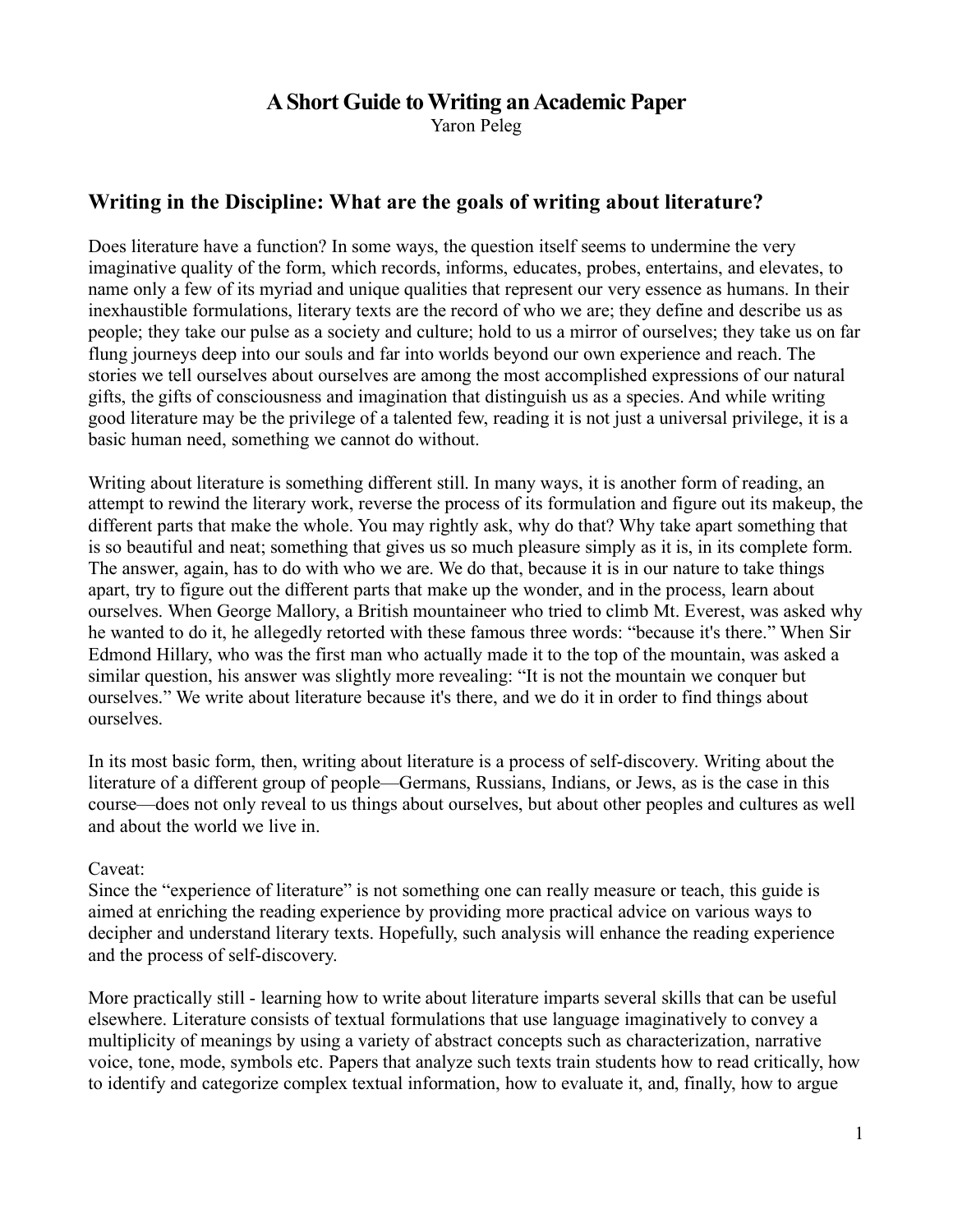opinions clearly, methodically, and convincingly concerning these concepts.

But how is this done? How do we actually approach a literary work and take it apart or analyze it? There are various ways this can be done. Here, we shall review three of these ways: a review paper, a textual analysis, and a research paper. All three forms share common elements. The difference between them is in the focus of the paper.

# **Review Paper**

A review paper is usually a short paper of up to two pages that introduces a work of fiction by summarizing its plot and providing a brief evaluation of the work. Because it is short, a review paper does not usually need to bring textual proof for the evaluative claims it makes.

# PURPOSE -

The purpose of a review paper is to introduce readers to a specific work, familiarize them with it, and evaluate it. In order to do so, the writer of the review needs to read the work thoroughly, become familiar with its various details and be able to explain these details simply and clearly to readers, who do not know the work. Based on the summary of the work, the reviewer then provides a brief evaluation of it.

# INTENDED AUDIENCE -

Review papers are usually aimed at casual readers, interested people who either want to know more about a certain book before they decide to read it, or people who don't have the inclination or the time to read a certain work of fiction, but who are nevertheless interested to know about it in general. Such casual readers look for two main things, information and evaluation. They want to know what the work is about (plot, characters), and they want to know what the reviewer thinks about it (good, bad).

## FORM / STRUCTURE -

The structure of a review is very simple. It contains a short summary of the plot, the characters, and other relevant features that distinguish the literary piece, and a subjective evaluation of the work.

When summarizing a work of fiction try to be direct and write simply. Focus on the main plot or drama and on the main characters so that readers grasp what the work is about without being distracted by intricate information. Remember that a work of fiction is never read the same way by two different readers. At the same time, the very elements you choose to focus on and write about constitute an interpretation. You may choose to separate your summary from your evaluation or combine the two more organically. Let's look at an example from a familiar text, the fairy tale about Goldilocks and the Three Bears.

**Example 1** – Plot summary and evaluation are separate:

## Plot summary:

"Goldilocks and the Three Bears" is a story about a little girl who, during a stroll in the forest, chances upon a small house. Finding no one at home, Goldilocks goes inside, wanders through various rooms and finally falls asleep in the family's bedroom. She is awakened from her sleep when the bears return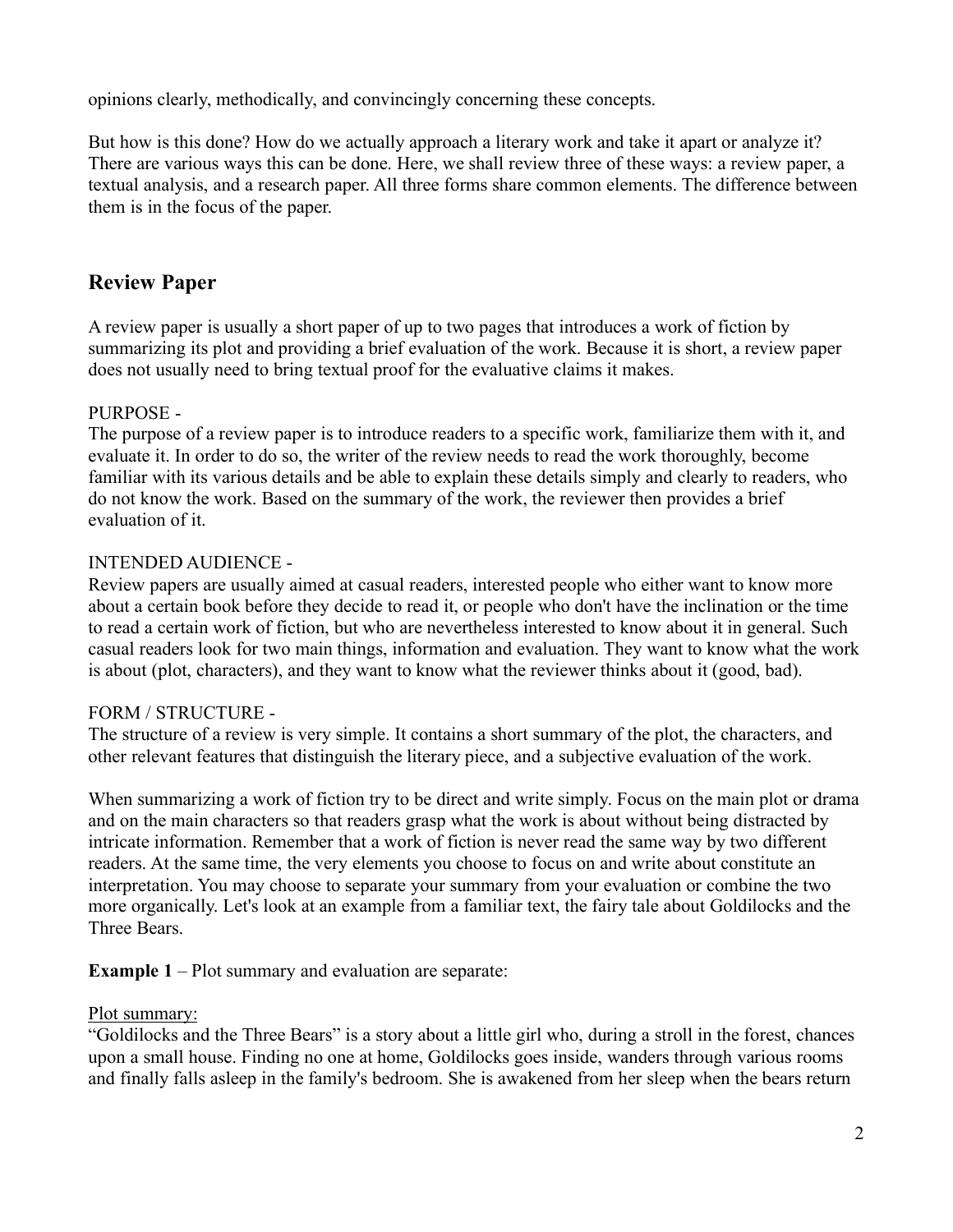home and manages to escape before the surprised animals can react to her presence.

# Evaluation:

This is an imaginative tale about a magical world, in which bears live in houses and little girls can converse with them. It is also a suspenseful story that has a happy ending. It takes us into the lion's den—the bears' house—and then, at the very last moment, lets the girl escape danger. It is a fanciful, suspenseful and entertaining story.

**Example 2** - Plot summary and evaluation are combined:

"Goldilocks and the Three Bears" is an imaginative tale about a magical world, in which bears live in houses and little girls can converse with them. The fanciful, suspenseful and entertaining tale is a story about a little girl who, during a stroll in the forest, chances upon a small house. Finding no one at home, Goldilocks goes inside, wanders through various rooms and finally falls asleep in the family's bedroom. She is awakened from her sleep when the bears return home and, in a surprise happy ending, manages to escape before the startled animals can react to her presence.

# **Textual Analysis Paper**

A textual analysis paper is longer than a review paper but shorter than a research paper. Such a paper focuses in greater detail on one or more elements of a work of fiction, usually notable elements that distinguish the work, hold a clue to its attraction as a work of art and help explain it. As its name suggests, a textual analysis focuses on the language of the text and its various components and usages to convey meaning. A textual analysis is, therefore, somewhat technical and involves careful reading and identification of specific textual elements, from characters' names, to parts of speech (use of verbs, pronouns, adjectives, etc.), to the use of metaphors and beyond. We focus on these small details because, ultimately, these are the elements that determine larger and more abstract concepts such as symbolism, tone of voice, narrative authority and ultimately the meaning of a work of fiction.

# PURPOSE -

The purpose of textual analysis is to go beyond a casual review. It is aimed not only at introducing readers to a specific work of fiction, but also at providing a thorough examination and evaluation of it and at suggesting a greater meaning concerning the work. In its purest form, a textual analysis is really an exercise in curiosity. Although it is bound by a specific structure, a textual analysis is not limited by the kinds of questions it asks, or the kinds of inquiry it suggests. Such a paper may explore any aspect of a work by taking it apart and probing its components in order to illuminate it. But a good analysis goes even further than that by suggesting the relevance of the work to the reader's own life and times. Since one of the most fundamental reasons that we read fiction is to teach us something about the world around us and about ourselves, a textual analysis tries to find out precisely what it is the work in question tells us about either or both.

# INTENDED AUDIENCE -

Textual analysis papers are aimed at a narrower audience, usually readers who are familiar with the literature analyzed and are interested in expanding their knowledge about it. Since such readers know about literature in general and may also know the work under discussion in particular, we can rely on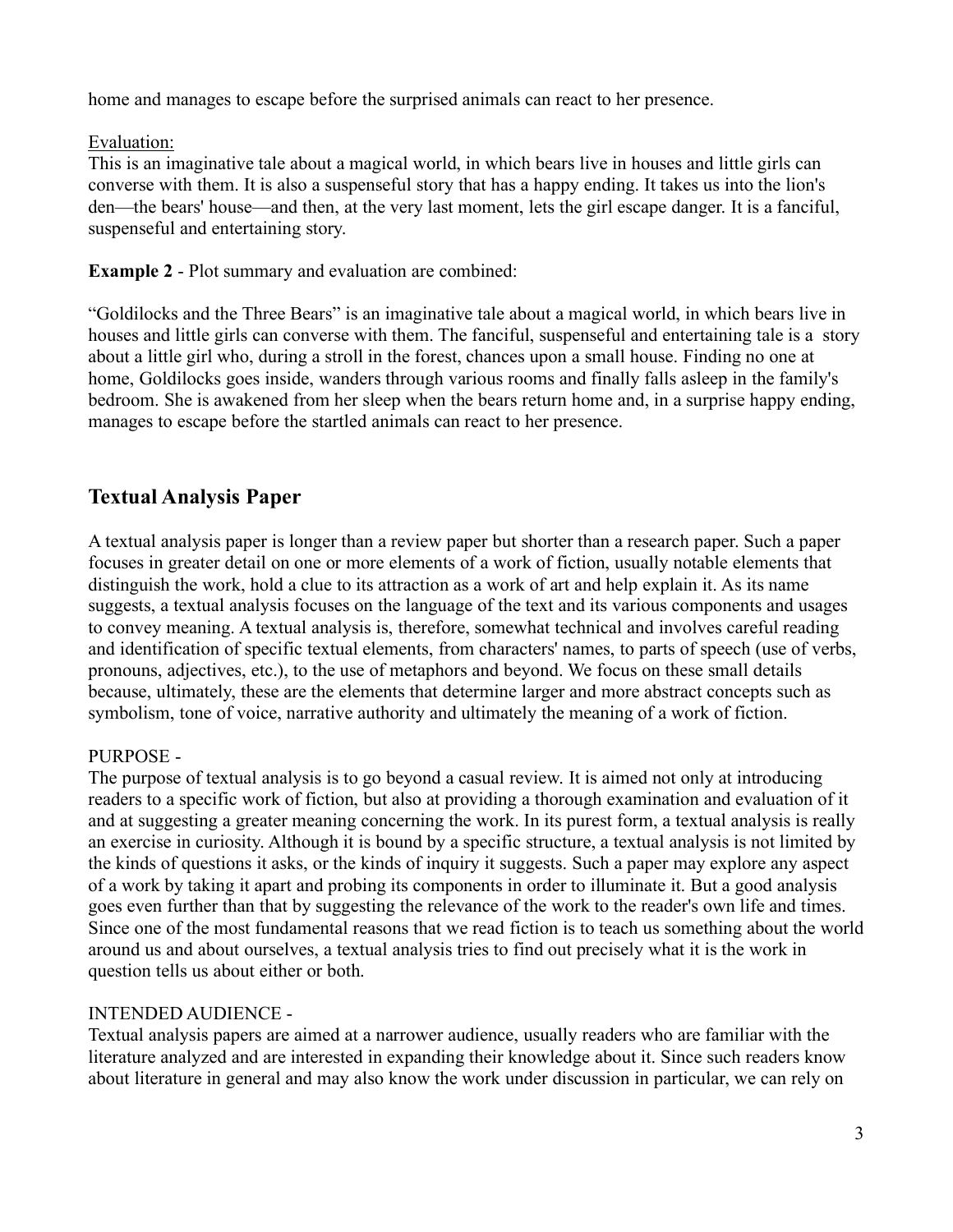this knowledge and suggest ways to expand it. For this reason, textual analyses can also be more difficult. Writing for the cognoscenti, for those who are in the know, forces us to innovate, which is never simple. At the same time, meeting this challenge can also be very rewarding.

#### FORM / STRUCTURE -

Because a textual analysis paper is thematically open-ended, it helps to structure it clearly and define its different parts, which include:

- 1. Opening introduction of the work under discussion and thesis of paper
- 2. Body of paper argumentation
- 3. Conclusion summary of arguments and closure

#### 1. Opening

In many ways, this is the most difficult part of the paper, because finding what to write about, formulating a thesis, is a difficult undertaking, especially for readers who are not trained in analytical writing and do not know a lot about the work they are asked to examine.

Formulating an argument or thesis: Start by asking a question about the work you've read. Questions such as, what stood out in the text? What was unusual about it? What aspects of it intrigued you, peaked your curiosity, encouraged you to keep on reading? It may be any aspect of the text, including characters (names, descriptions, relationships), plot (time, place, duration), use of language (lexicon, complexity, tone, mode), format of the work, structure, etc.

Let's take the story of Goldilocks again. Although this is an old, familiar fairy tale, let's try to ignore for a moment the conventions of the genre. What, then, stands out in the text, unusual about it, intriguing for us today? Certainly the mixture of fantasy and reality, a world in which animals and humans inhabit the same world as equals. Another intriguing aspect of the story is how a little girl like Goldilocks strolls through a forest on her own in the first place. Yet another peculiarity of the story is that Goldilocks not only hikes alone through a forest, but walks into a strangers' house cavalierly, without regard to either danger or etiquette. Finally, what about the bears? How did they feel about the squatter they found in their house and what were they going to do about it?

Based on these questions, let's try to formulate one of them into a thesis. Since we live in a somewhat litigious society today, let's focus on Goldilocks' disregard for property and privacy and her unlawful entry into the bears' house and ask the following question: Is "Goldilocks and the Three Bears" a cautionary tale about the value of private property?

In order to write the opening paragraph using this question, let us now summarize the story and then add to it the thesis question (notice the additions, underlined, that were made to the more neutral summary of the story from above):

"Goldilocks and the Three Bears" is a cautionary tale about an impudent little girl who, during a stroll in the forest, chances upon a small house. Finding no one at home, Goldilocks nevertheless goes into the house without asking permission, wanders brazenly through its various rooms, uses them as she pleases, and even has the audacity to fall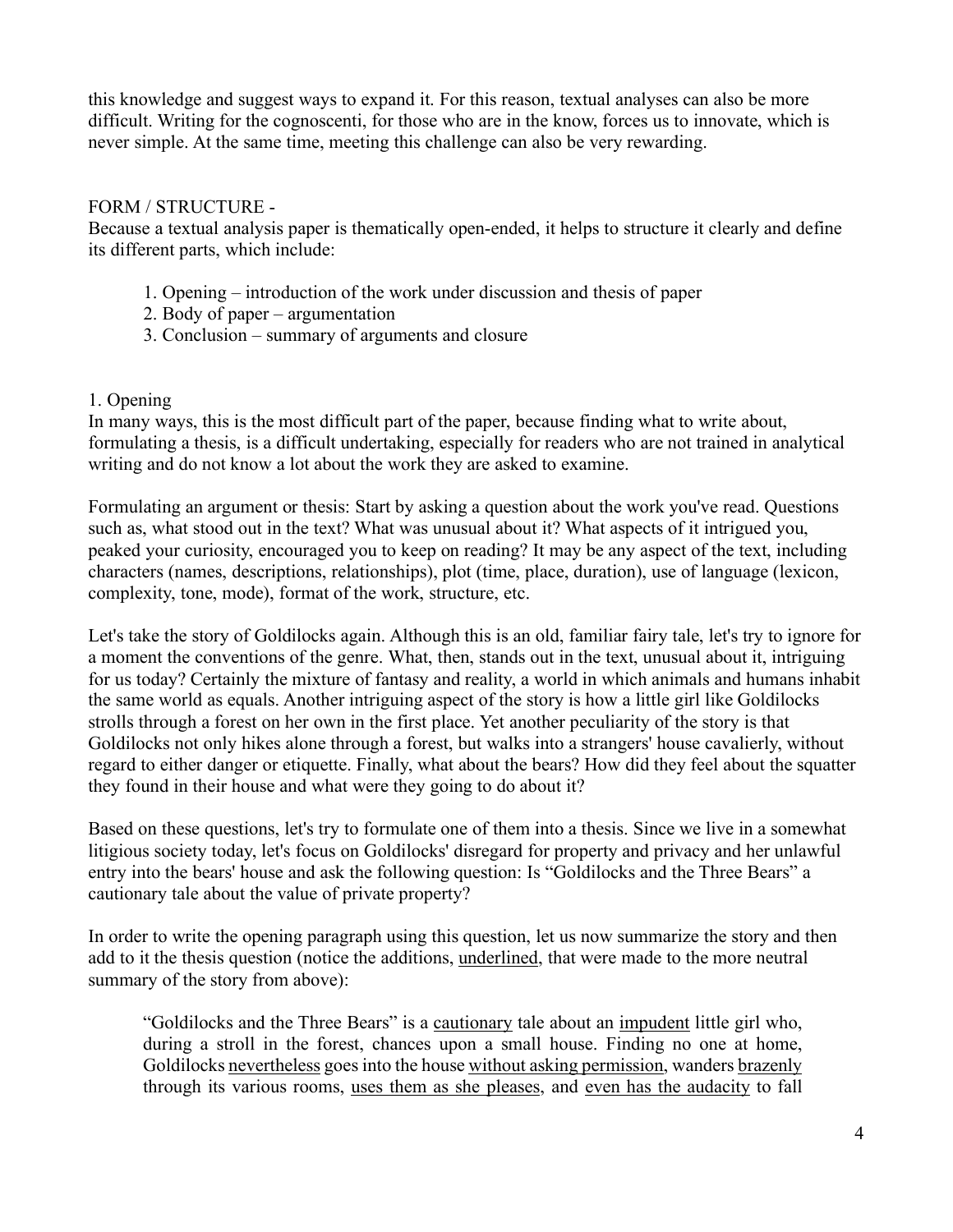asleep in the family's bedroom, without any compunction. She is awaken from her sleep when the bears return home and manages to escape before the surprised residents can punish her for her trespassing. Is this story a simple educational tale about the value of private property? The amount of time spent in describing Goldilocks' use of utensils, furniture and rooms in the house suggests as much, and her narrow escape at the end serves as a warning to little children to refrain from taking such liberties, even if they happen to be exceptionally brave children.

Note: other readers may understand the story differently, of course, and emphasize the girl's independence, bravery, and resourcefulness in the face of danger, or focus on the sense of measure the story imparts in its protracted description of the girl's selection of chairs, eating utensils, and a bed.

#### 2. Body of paper - argumentation

In addition to asking or stating your thesis, it is always a good idea to tell readers how you intend to prove it. This should preferably be done in the first or second paragraph of the paper. Telling readers how you propose to prove your thesis charts a kind of map of your paper and guides readers through it. Note, for instance, how after stating the question or thesis, above, the text goes on to make three more points or arguments in support of the thesis:

- a. That there is ample textual evidence in the story that deals with property.
- b. That the structure of the plot—great danger, narrow escape—is cautionary.
- c. That personal merit—Goldilocks' bravery—is not an excuse for trespassing.

Once you have written down these arguments, all you have to do is develop them one by one in the body of the paper in order to prove your thesis, as follows:

a. List the various instances in the text that mention Goldilocks' abuse of the bears' property, her use of their furniture (chairs), their eating utensils (spoons, bowls), and finally their beds. b. Describe the structure of the story and its dramatic turning points: the girl's stroll in the forest, her discovery of the house, her curiosity about it and her break-in, her illicit use of it, and finally her discovery and narrow escape.

c. Summarize the first previous points as examples of Goldilocks' nerve, initiative, and resourcefulness, but also as examples of her gross irresponsibility, and point out that these could have easily resulted in a very different and disastrous ending.

#### 3. Conclusion -

At the end, summarize the main points you made in your arguments. Mention the inordinate space that the story dedicates to the use and abuse of private property, the distressing plot in which a little girl almost gets mauled by angry bears, and finally the matter of her exceptional personal qualities as a poor excuse for her behavior. Conclude by pointing out how all of the above qualify your assessment and prove it conclusively.

# **The Research Paper**

A research paper examines a work of fiction through the use of secondary sources. In the case of a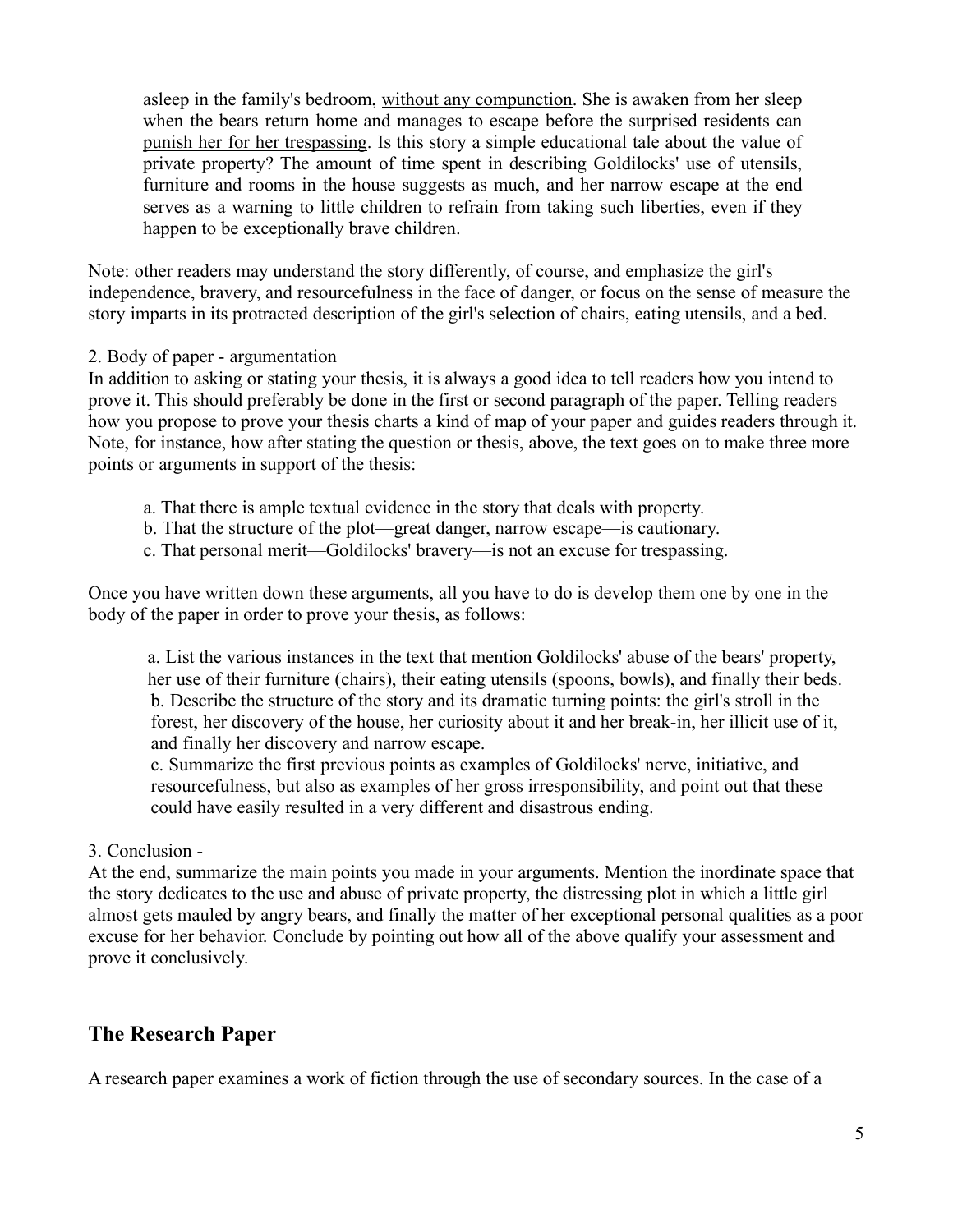paper about literature, this means two kinds of sources:

- Articles that review or analyze the same or related works

- Articles that provide more objective data on various aspects of the literary work, like:
	- a. Biographical information about the author
	- b. Information about the time/people/institutions/society the work deals with
	- c. Theoretical discussions of literature

#### **PURPOSE**

The purpose of a research paper is to provide a wider perspective on a work of fiction that uses the benefit of other readers' understanding, knowledge and expertise. Since you probably know relatively little about the work you read, the circumstances or time in which it was written, the audience it was intended for, etc., collecting information about various aspects of the work allows you to understand it better. Often, reading what others wrote about a specific story can make that story even more intriguing and can inspire questions about it that you would not have been able to ask on your own. Conversely, you may disagree with other readers' interpretation of a story and would want to counter their reading of it with your own. Writing a research paper, then, is akin to a good decision-making process. You read a story and form an initial opinion about it. You then read the opinions of others about it or collect more information about it. Finally, by considering your own interpretation against the interpretation of others, and by processing the information you gathered, you arrive at a deeper and more knowledgeable understanding of the story.

INTENDED AUDIENCE See"The Textual Analysis Paper" above.

#### FORM / STRUCTURE

The basic form of a research paper is that of a textual analysis paper, with an opening paragraph/s that introduces the work of fiction, a thesis statement, and the main arguments that support the thesis, followed by the body of the paper in which you unfold you arguments, and ending with a conclusion. The only difference is that, the thesis statement and the main arguments are based on collected research, which need to be summarized and explained. Here is the basic structure, adapted for a research paper (note the additions):

1. Opening – introduction of the work under discussion, introduction of research, thesis (the order of these components within the paragraph can be changed)

- 2. Body of paper description of collected research and commentary/evaluation of research
- 3. Conclusion summary of data and arguments, closure

## 1. Opening

Finding a topic for a research paper can sometimes be easier than finding a topic for a textual analysis paper, because you can rely on the readings of others who wrote about the same work, topic, or author. Still, it is always good to begin your research with a direction or an idea in mind, even if it is vague and general. Here are suggested stages for conducting research:

## - Select a topic

As mentioned above, when writing a research paper you may focus on a topic before you begin the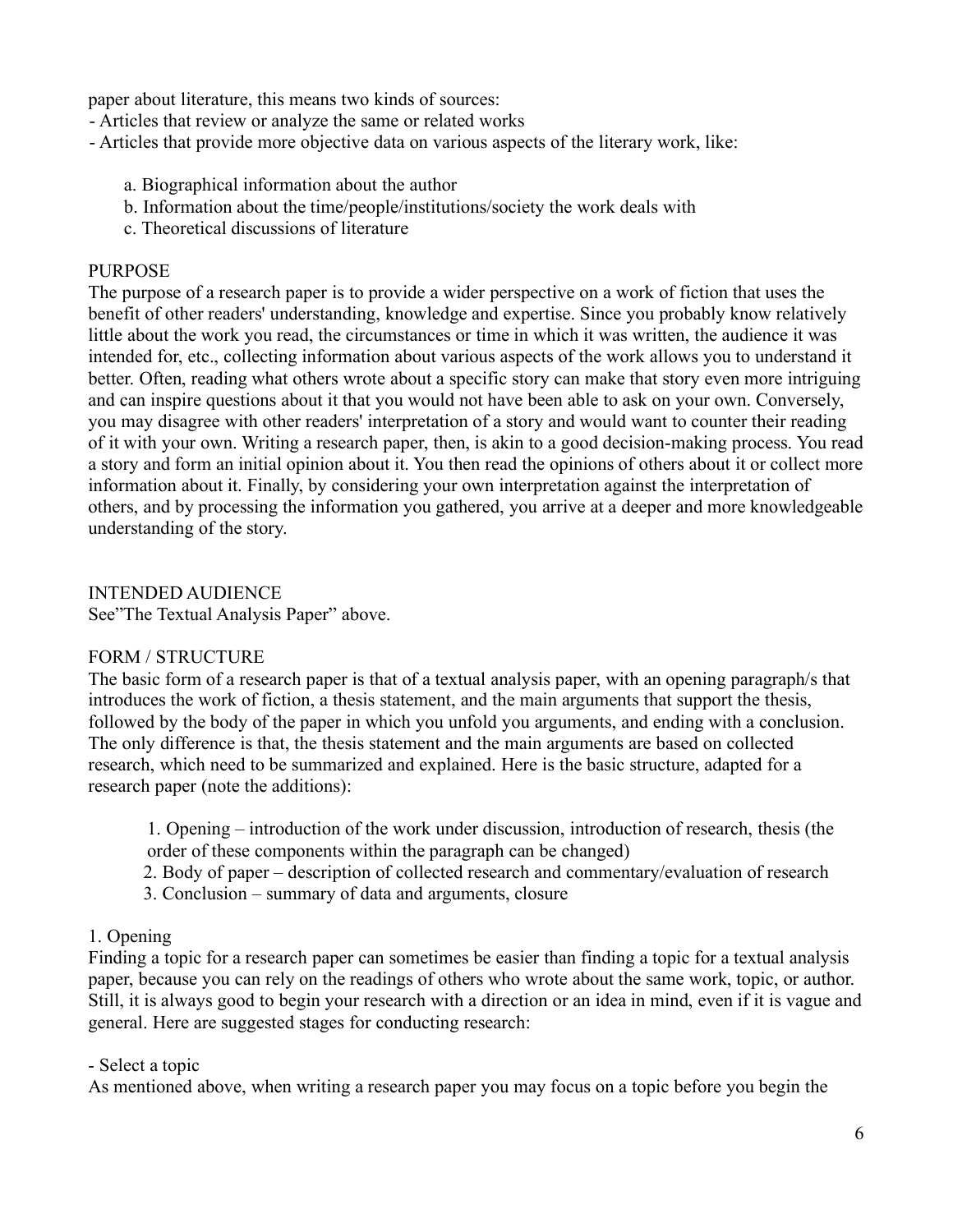research by using the same methods discussed above in the section about analytical papers. Alternatively, you can also develop your thesis during the research process by reading a variety of articles on the work you write about.

#### - Frame the topic

Framing the topic helps you narrow down your research, making it more practical to carry out. If, for example, we take our thesis about private property in Goldilocks, we may want to look at similar fairy tales that deal with the sanctity of private property and compare them. We can also frame the thesis more generally by focusing on the story as a "cautionary tale," and look at other such tales. Alternatively, we can discuss the worth of such a message as part of children literature or look at fairy tales as an educational vehicle in general.

#### - Survey research on the topic

Once you have framed the topic for research, you can begin to survey the available data using various search methods (library, internet). This is an important stage because a thorough survey will let you gauge the available data on the topic you framed. You may find out that there is not enough information on the topic or that the available information is not adequate, in which case you'll have to frame a different topic. You may also find that there is too much information on the topic, in which case you'll have to narrow it down further.

## - Locate and review the research materials

Locating research means making a list of books, articles, and web entries you have identified that deal with the topic you framed. Once you've made that list, begin skimming the contents of the entries you made in order to better determine their usefulness for your research. Arrange the list of entries you found according to their relevance for your research, marking those that best serve it and discarding entries that turn out to be insufficient or irrelevant.

## - Develop the topic

With the topic you framed in mind, read through the entries you categorized and take notes that can later be used to write an outline or a rough draft. Do not summarize the articles you identified. Take notes that pertain only to your thesis, leaving out unrelated information.

## - Re-evaluate the topic in light of research

Sometimes, after reading through the articles you have identified, and after gaining a deeper grasp of the topic you have framed, your understanding of the story may change, you may gain a different perspective on it, and you may therefore want to re-evaluate your topic and reframe it. Don't be afraid to do it. It is much better to write a paper you are convinced about and believe in than to force your ideas on the text in contrived ways.

Once you have gone through these stages of research, you'll be able to plan your opening paragraph better, present your thesis and introduce the research in support of it more clearly.

## 2. Body of paper

After briefly summarizing/mentioning in the opening paragraph the research you've conducted as it pertains to your thesis, unpack that research in the body of the paper. It may be worth it at this point to write an outline of your paper listing the different arguments you are going to make and fitting the research you conducted into these arguments.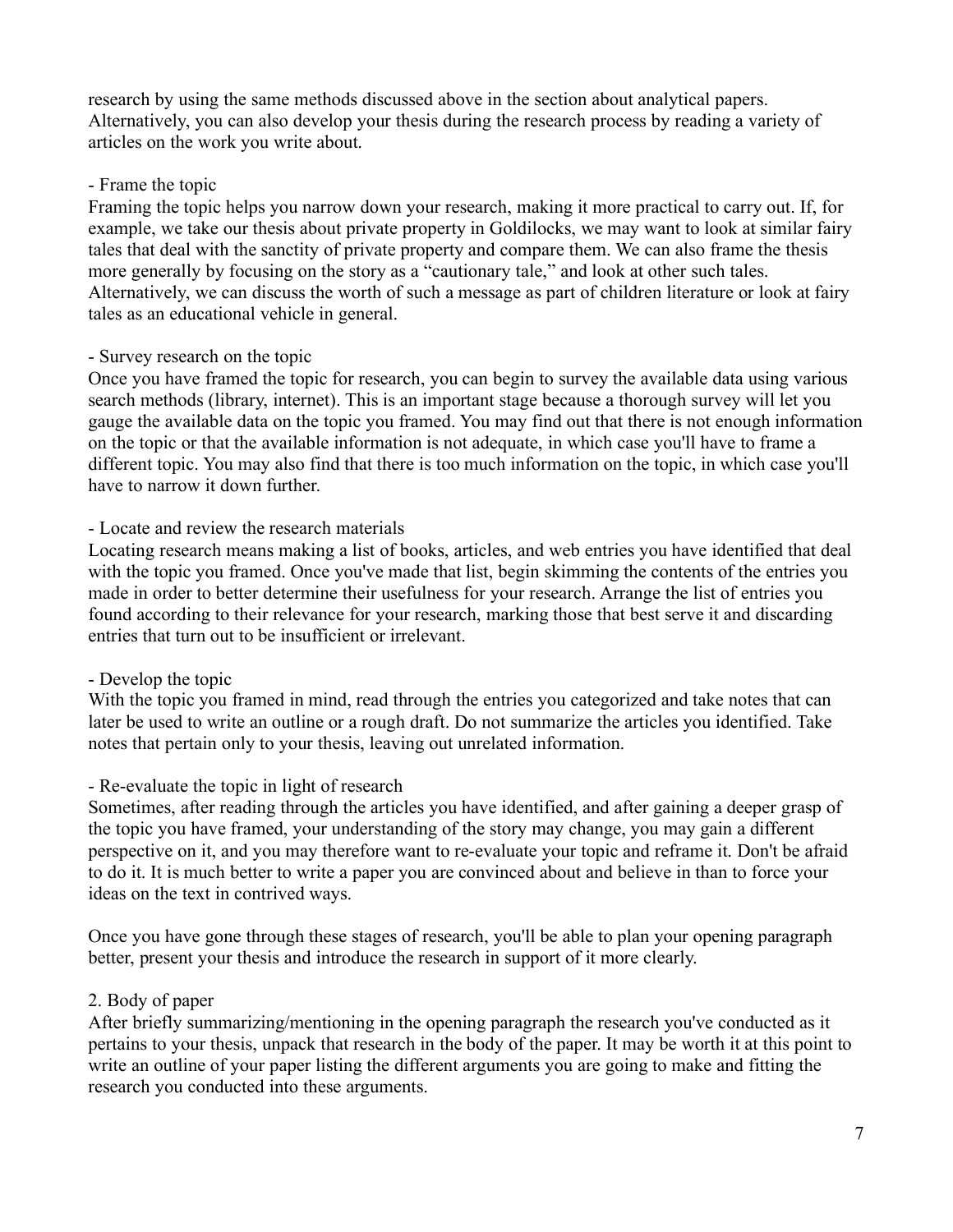Let's go back again to Goldilocks and let's say that your research paper looks at it as a cautionary tale and compares it to other such tales. In your research, you found several other tales that fit this category, including Little Red Riding Hood, and Hansel and Gretel. You also found a few articles that discuss this kind of tale as part of European folklore. Here is a suggested opening for this kind of paper:

"Goldilocks and the Three Bears" is a cautionary fairy tale that was originally designed to educate little children and inculcate certain values in them through fear. As such, it is part of a group of other folk tales that were popular in central Europe in past centuries. Together with other well-known fairy tales, like Little Red Riding Hood and Hansel and Gretel, this harrowing tale combines scary elements into a suspenseful plot that nearly destroys the protagonists only to save them miraculously in the last moment. The great dangers which the protagonists meet and their remarkable release in the end are aimed at scaring children but also at providing them with a happy ending. The first is a warning, the latter a reward.

#### Outline of paper -

Summarize the plot of "Goldilocks and the Three Bears" and emphasize its cautionary elements.

Relate the fairy tale to the other tales you found by summarizing those tales as well and then comparing/contrasting them to "Goldilocks."

Summarize research that discusses the cautionary tale in European folklore.

Combine the previous three parts and explain how the generic conventions of the fairy tale express a specific ideology or educational concerns.

## 3. Conclusion

The conclusion should repeat some of the information from the introduction, but it should also include a summary of the findings and arguments you made in the body of the paper. So while it is a good idea to repeat and reiterate the main points the paper argues, it is also important to present the paper's main argument in a more conclusive fashion that brings it to closure.

Some tips about form and style:

Thesis

If you cannot think of more creative ways to state your thesis, resort to the tried, true, and effective opening: "In this paper I will examine …..." It is much better than having a vague or confused thesis or no thesis at all. If you do not present your thesis in the first paragraph, make sure that the first paragraph contains information that is relevant to your thesis and which your thesis relates to, either by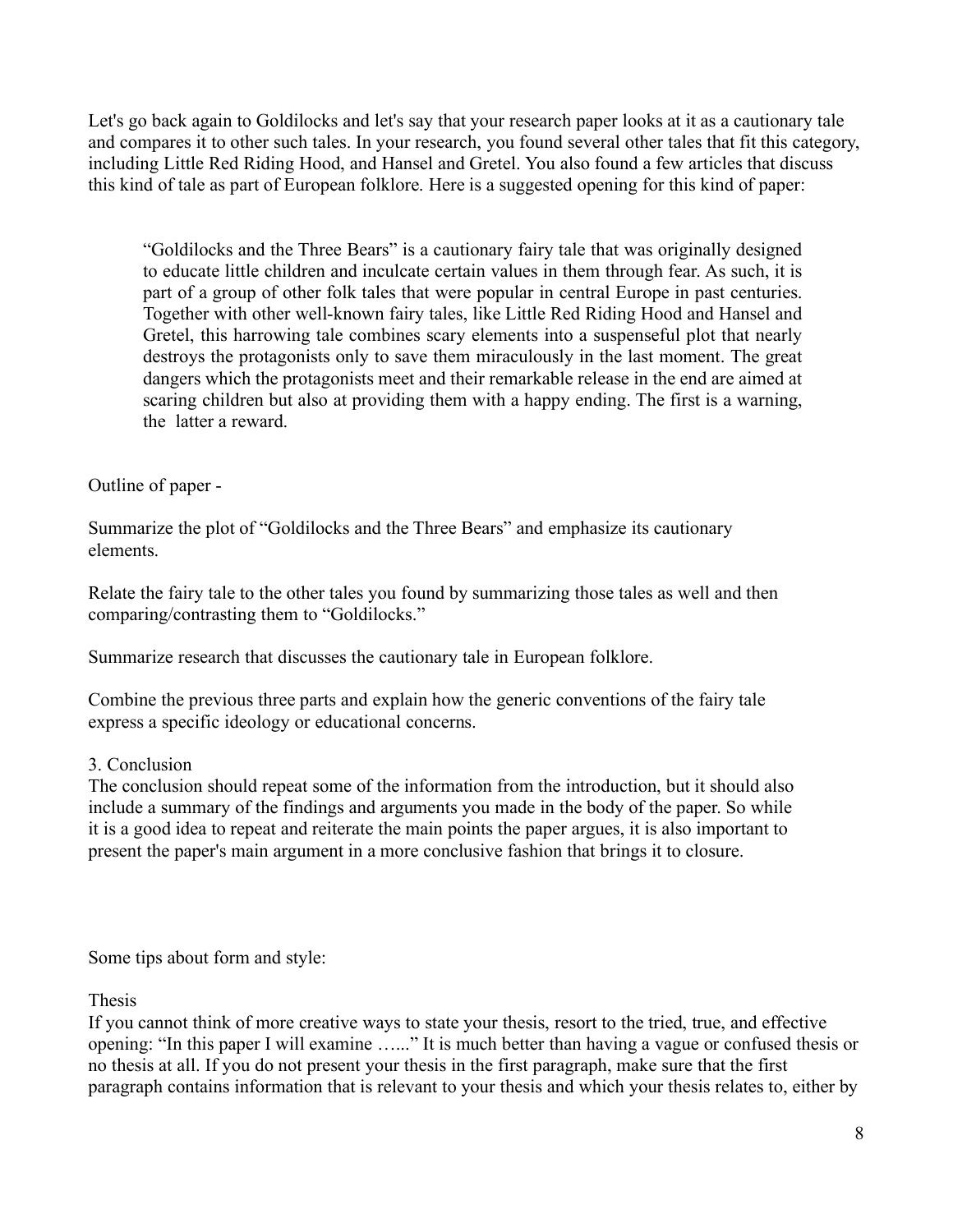confirming, negating or summarizing it in the following paragraphs.

#### Plot summary

Summarize a plot briefly. A few sentences are enough and will direct the reader to those elements in the text that attracted your attention and which you will be focusing on. When summarizing, try not to describe the action too closely. This can quickly become repetitive and redundant and does not serve much purpose. Quote only to make a point or, in the case of longer quotes, as the basis for a close literary analysis.

#### Analysis

Even if you feel very confident about your insight or interpretation, it is always better to qualify it. Qualification shows respect for the possibility of a different interpretation and does not make you look over-confident, cocky. Instead of stating, "this is the best example of...," it would be better to write, "this is one of the best examples of...." Instead of stating, "this passage means that...." better write, "one possible meaning of this passage is...." You get the idea.

#### Writing style

Don't be bombastic. Don't make sweeping comments or summaries or overly enthusiastic evaluations, such as, "this story is an excellent/the best example of X" or "The Jewish people were persecuted and victimized throughout their history." You probably don't have enough information to qualify the first statement and you will be wrong in stating the second. These are just two examples, but since this is probably one of your first encounters with the topics of this course, it's always good to remember how much you don't know, not how much you think you know already. Strive to investigate, research, understand and analyze, but be humble in these efforts by remembering how much wider and deeper the field is and how much of it is still unknown to you.

Write simply and directly. Avoid unnecessarily "big words" and avoid long, convoluted sentences. We all like to show off, to brag about our vocabulary, especially in college. But a rich vocabulary does not necessarily correspond to sophistication and depth of understanding. If your grand vocabulary is not matched by equally deep insights, chances are your essay will look pretentious. Big words without big ideas look fake and ridiculous. Concentrate on the "in" rather than the "sight" in "insight." Instead of drawing attention to *the way* you write, draw readers' attention to *what* you write.

Finally, here are some fun but pointed writing rules:

- 1. Don't abbrev.
- 2. Check to see if you any words out.
- 3. Be carefully to use adjectives and adverbs correct.
- 4. About sentence fragments.
- 5. When dangling, don't use participles.
- 6. Don't use no double negatives.